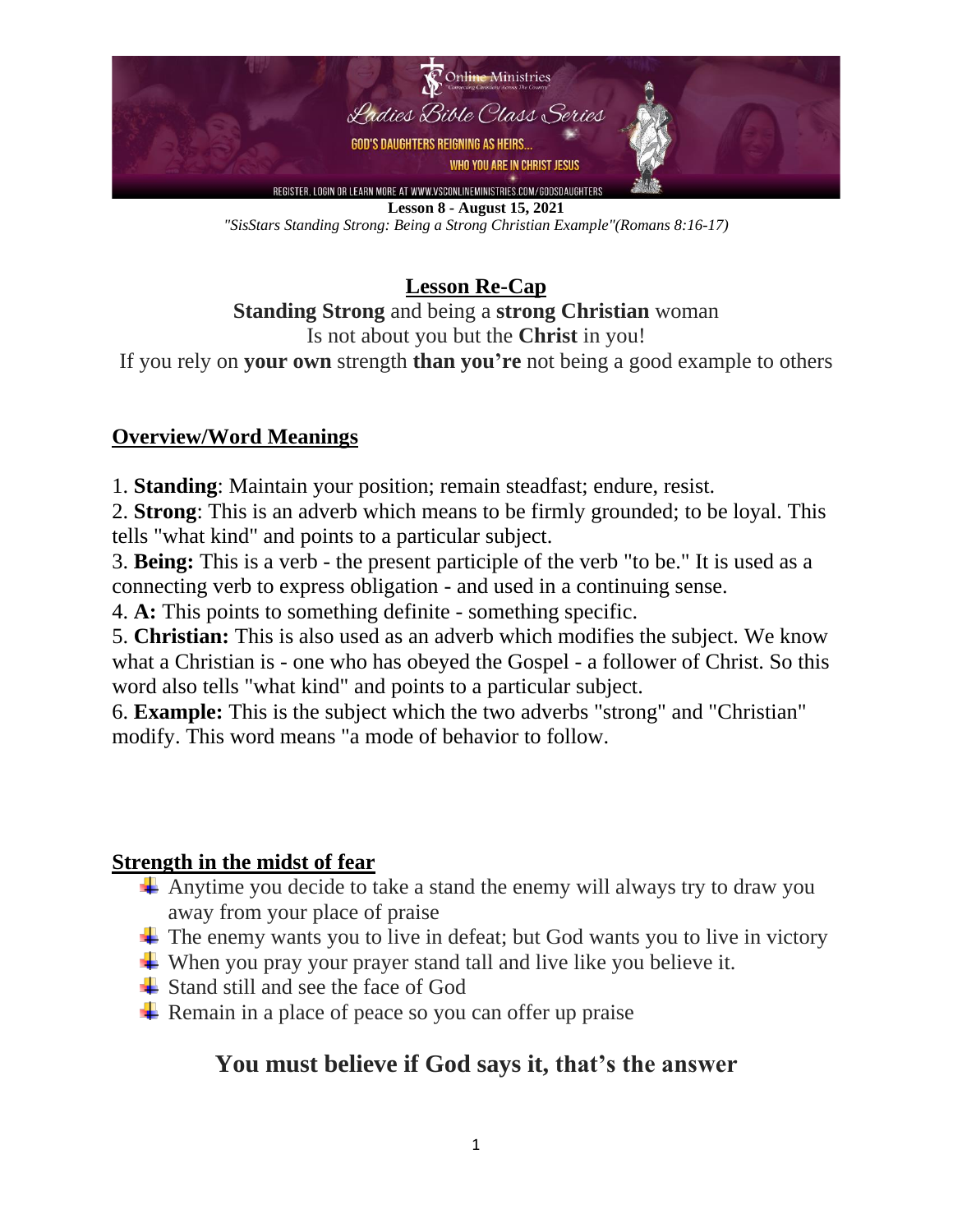

#### **Lesson 8 - August 15, 2021**

*"SisStars Standing Strong: Being a Strong Christian Example"(Romans 8:16-17)*

### **Finally!**

- $\overline{\phantom{a}}$  Forgive others just as Christ for gave you
- Be strong in the Lord and in the power of **his might**
- $\overline{\text{H}}$  Being Strong, having power, and God's might = to be strengthened in the true source
- Being strong doesn't mean taking it all on your own; **it means** being able to release it to the one who has all control
- Being strong doesn't mean you will not have trials; **but** recognizing where your help comes from
- **Example 5 Example 3** Being strong doesn't mean you don't get tired...**but** it means that if you wait on the Lord you shall renew your strength
- Being strong doesn't mean you don't make mistakes; **it's about** knowing you're a work in progress
- $\frac{1}{\sqrt{2}}$  Being strong doesn't mean your perfect; **but forgiven**
- $\overline{\phantom{a}}$  Put on your whole armor because we wrestle not against flesh and blood
- $\overline{\phantom{a}}$  You fight spiritual battles using spiritual weapons
- $\overline{\text{L}}$  When you fight you must be dressed to be able to stand, put your faith in God, your dependence comes through your vertical relationship with him
- We have an advantage over our circumstances because we are in God

Strength is in responsibility rather than react ability We often react in response to hardship

- $\pm$  There is power in the word not your emotions, don't do things on your own
- $\frac{1}{\sqrt{2}}$  Your reactions are based on your will and mind
- $\overline{\phantom{a}}$  Submit to God, then resist the enemy, and then he will flee.
- $\overline{\phantom{a}}$  Put yourself under God's authority so that you may be able to stand
- $\overline{\phantom{a}}$  Be a living sacrifice
- $\overline{\phantom{a}}$  Be transformed through your mind, and God's word